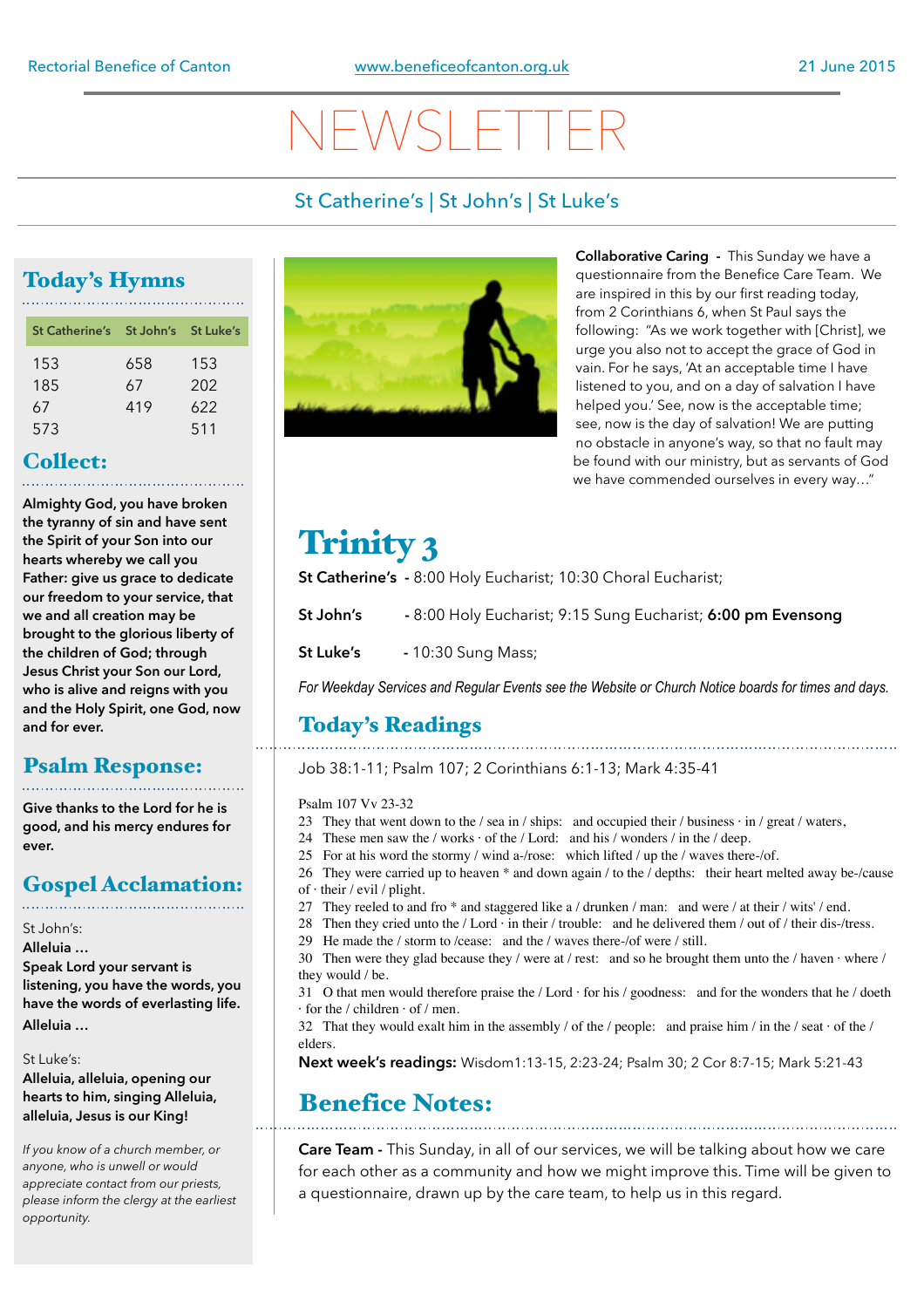### Rectorial Benefice of Canton [www.beneficeofcanton.org.uk](http://www.beneficeofcanton.org.uk) 21 June 2015

**Messy Church -** Next meeting to plan July's Messy Church is next Sunday at 5:15 pm in St John's (after Explore). July's Messy Church is on Sunday 12 July back in St John's at 4:00 pm. This is to avoid clashing with the summer holidays. **Explore** - The theme for the next explore is Holy Hollywood when we'll explore aspects of faith through film. All are welcome and, as ever, refreshments will follow. Popcorn will also be available. Explore is in St John's next Sunday at 4pm. **Confirmation** - The next confirmation class is on 28 June at 3:00 pm in St Luke's followed by Explore at 4:00 pm. **PCC Meeting** — The next PCC meeting is Tuesday 7 July at 7:30 pm in St Catherine's.

**Noticeboard** - If you would like to include something in the notes please send it to [linsaycoolhouse@hotmail.com](mailto:linsaycoolhouse@hotmail.com). **Vestry Home Group** - Thursdays 7-9pm in St John's - Informal bible study exploring the Gospel readings - All are welcome! Cathays Mosque have made an open invitation to join their community for a meal during the season of Ramadan. Members of the Vestry Home Group are planning to visit on Monday 29 June. If you'd like to go ask Andrew Sims for more details. **Youth Team** - We are on track, making good progress and currently collating forms and references from the volunteers whilst also looking at programme details and activities for September - December.

**Battle of the Bands** - This will be a music event for young people from year 9 upwards taking place on Saturday 4 July. Application forms available are now available (see Facebook.com/CantonBOB).

### St Catherine's Notes:

**Hall Bookings -** To book the Hall contact the clergy or email [hall.stcatherines@gmail.com](mailto:hall.stcatherines@gmail.com).

**Gardening Club** - Every Tuesday from 1:30 until 3:00 pm. All are welcome. For more details ask Hilary or Gareth. **St Catherine's Summer Fair** which is on Saturday 27 June 1-4 pm. Great music, great food and lots of fun stalls. Please tell your friends and take a poster to advertise thank you. Help needed from 9am to set up. We need donations of cakes, ice cream, bottles, gifts (new), old china for china shy. People to run stalls- China+coconut shy, bouncy castles, games. We do not have anyone to manage the teas/coffees. Stalls can be set up from noon and please note start time of the event. If you can help in anyway please see Linsay or Colin. Please bring your friends !!

### St John's Notes:

**Summer Fair** - 4 July from 11:00 until 2:00 pm. **Ty Bronna -** The collection this month (June) is for biscuits.

### St Luke's Notes:

**Skittles -** Women's Group & Sunday school helpers meeting at 7 pm for skittles on Thurs 25 June at the Conservative Club. **Hall Bookings -** To book the Hall please contact Jackie or Haydn Page on 029 2091 3808 [haydnpage@hotmail.co.uk](mailto:haydnpage@hotmail.co.uk) **Ordination** - The Revd Tom Bates, who used to attend St Luke's will be ordained priest in Llandaff Cathedral next Saturday at 10:30 am. Please keep him and the other ordinands in your prayers. **High Tea and Songs of Praise** - 5 July at 4pm. Tickets now available.

**Recently Departed:** Mike Hayes, Pauline Lewis.

### This Week in the Benefice: (Diocesan Prayer / Anglican Prayer Cycle / Events and Services)

**Sun 21** Cadoxton-Juxta-Barry, Ben Andrews (R); Olympia, USA

**Mon 22** Merthyr Dyfan, Robert Parrish (R); Omu-Aran

**Tues 23**Penarth w Llandough(vacant); On the lake, Nigeria

**Wed 24**Board for Social Responsibility, Jonathan Durley; On the Niger; **Nativity of John the Baptist**

**Thur 25**Penarth All Saints, Peter Cox (V); Ondo- (Nigeria)

**Fri 26** Penmark w Llancarfan w Llantrithyd, Derek Belcher (PinC); Ontario-Ontario

**Sat 27** Porthkerry and Rhoose, Melanie Prince (PinC); Orlu-Orlu; **Cyril of Alexandria** 

**Sun 28** St Andrews Major w Michaelston-Le-Pit Andrew James (Pin C); Osaka-(Japan)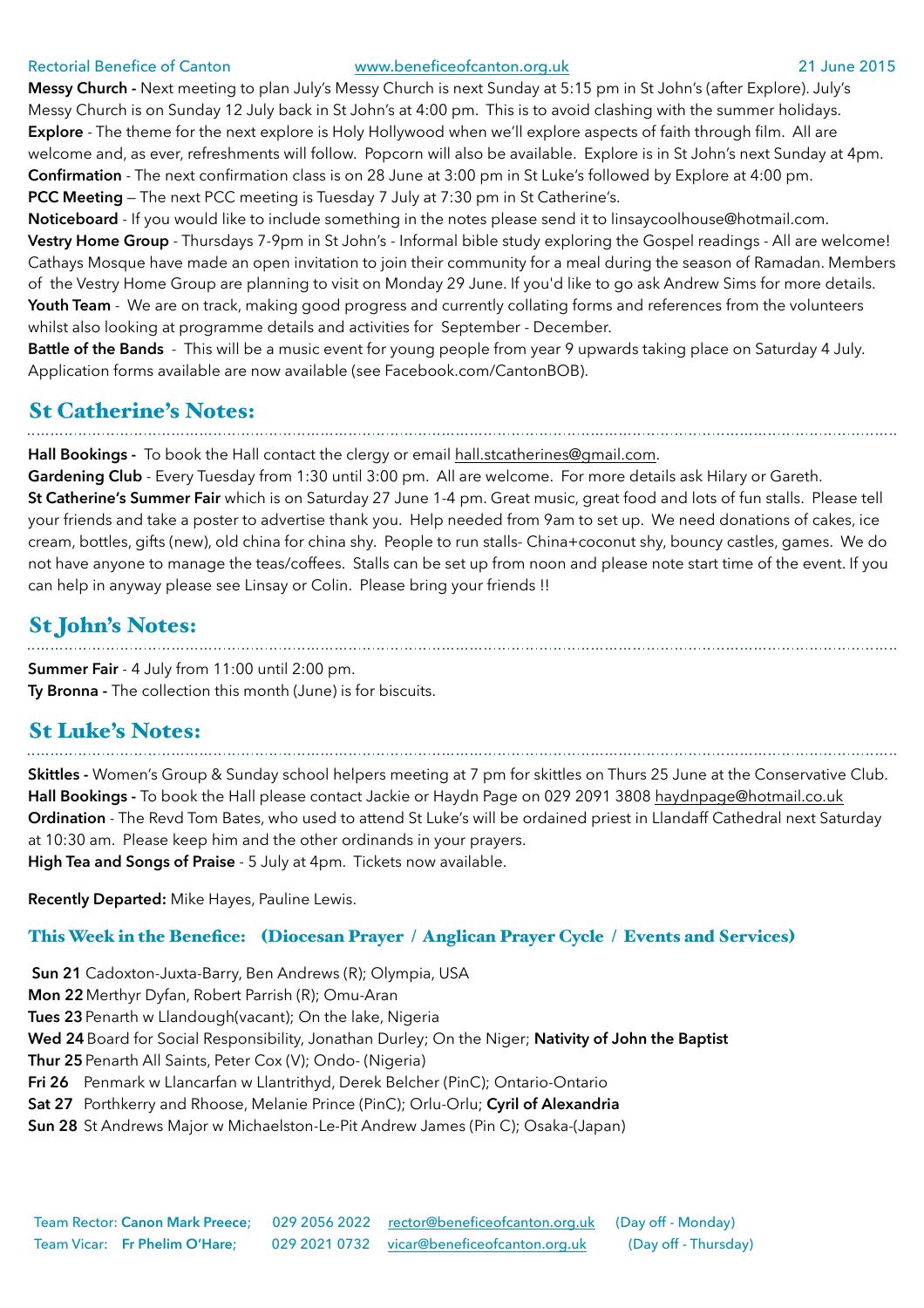### **21 June 2015 – Third Sunday after Trinity** *(Proper 7)*

### **Collect of the Day**

Almighty God, you have broken the tyranny of sin and have sent the Spirit of your Son into our hearts whereby we call you Father: give us grace to dedicate our freedom to your service, that we and all creation may be brought to the glorious liberty of the children of God; through Jesus Christ your Son our Lord, who is alive and reigns with you, in the unity of the Holy Spirit, one God, now and for ever. Amen

### **First Reading**

A reading from the book of Job.

The LORD answered Job out of the whirlwind:

'Who is this that darkens counsel by words without knowledge? Gird up your loins like a man, I will question you, and you shall declare to me. Where were you when I laid the foundation of the earth? Tell me, if you have understanding. Who determined its measurements – surely you know! Or who stretched the line upon it?

On what were its bases sunk, or who laid its cornerstone when the morning stars sang together and all the heavenly beings shouted for joy? Or who shut in the sea with doors when it burst out from the womb? – when I made the clouds its garment, and thick darkness its swaddling band, and prescribed bounds for it, and set bars and doors, and said, "Thus far shall you come, and no farther, and here shall your proud waves be stopped"?'

*Job 38.1–11*

This is the word of the Lord. **Thanks be to God.**

### *Psalm 107.1–3, 23–32* **Give thanks to the Lord for he is good, and his mercy endures for ever.**

Give thanks to the Lord, for he is good, and his mercy endures for ever. Let all those whom the Lord has redeemed proclaim that he redeemed them from the hand of the foe. He gathered them out of the lands; from the east and from the west, from the north and from the south. **R**

Some went down to the sea in ships and plied their trade in deep waters; They beheld the works of the Lord and his wonders in the deep. Then he spoke and a stormy wind arose, which tossed high the waves of the sea. **R**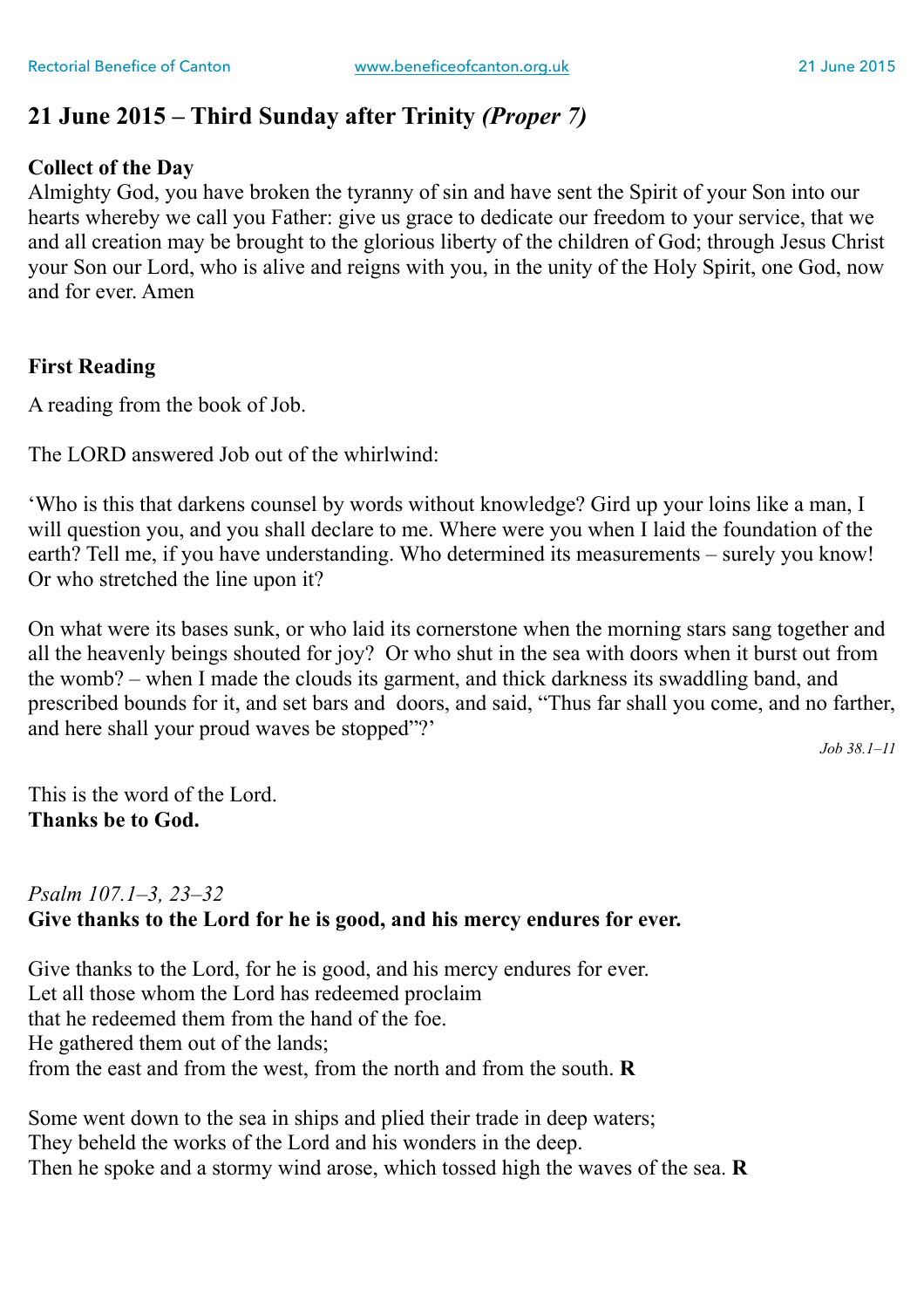They mounted up to the heavens and fell back to the depths; their hearts melted because of their peril. They reeled and staggered like drunkards and were at their wits' end. Then they cried to the Lord in their trouble, and he delivered them from their distress. **R**

He stilled the storm to a whisper and quieted the waves of the sea. Then were they glad because of the calm, and he brought them to the harbour they were bound for. **R**

Let them give thanks to the Lord for his mercy and the wonders he does for his children. Let them exalt him in the congregation of the people and praise him in the council of the elders. **R**

### **Second Reading**

A reading from the second letter of Paul to the Corinthians.

As we work together with Christ, we urge you also not to accept the grace of God in vain. For he says, 'At an acceptable time I have listened to you, and on a day of salvation I have helped you.' See, now is the acceptable time; see, now is the day of salvation! We are putting no obstacle in anyone's way, so that no fault may be found with our ministry, but as servants of God we have commended ourselves in every way: through great endurance, in afflictions, hardships, calamities, beatings, imprisonments, riots, labours, sleepless nights, hunger; by purity, knowledge, patience, kindness, holiness of spirit, genuine love, truthful speech, and the power of God; with the weapons of righteousness for the right hand and for the left; in honour and dishonour, in ill repute and good repute.

We are treated as impostors, and yet are true; as unknown, and yet are well known; as dying, and see – we are alive; as punished, and yet not killed; as sorrowful, yet always rejoicing; as poor, yet making many rich; as having nothing, and yet possessing everything.

We have spoken frankly to you Corinthians; our heart is wide open to you. There is no restriction in our affections, but only in yours. In return – I speak as to children – open wide your hearts also.

*2 Corinthians 6:1-13*

This is the word of the Lord. **Thanks be to God.**